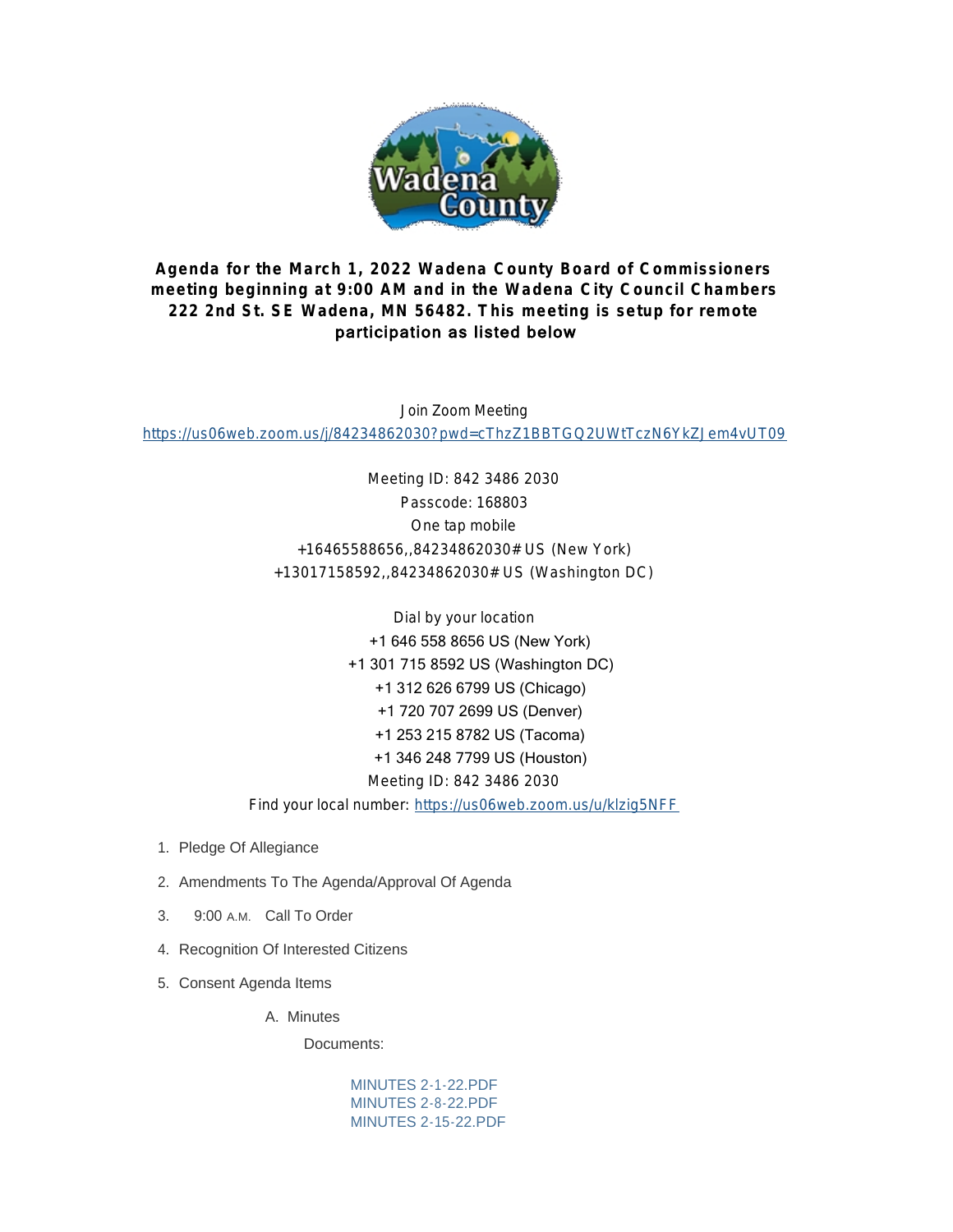Warrants B.

Documents:

[AUDITOR WARRANT APPROVAL.XLSX](http://mn-wadenacounty.civicplus.com/AgendaCenter/ViewFile/Item/4763?fileID=7079) [WARRANT REGISTER 2-11-22.PDF](http://mn-wadenacounty.civicplus.com/AgendaCenter/ViewFile/Item/4763?fileID=7080) [WARRANT REGISTER 2-18-22.PDF](http://mn-wadenacounty.civicplus.com/AgendaCenter/ViewFile/Item/4763?fileID=7081) [EFT VOUCHER FOR APPROVAL 2-11-22.PDF](http://mn-wadenacounty.civicplus.com/AgendaCenter/ViewFile/Item/4763?fileID=7082)

C. Human Service Warrants

Documents:

[HUMAN SERVICE WARRANTS APPROVED 3-1-22.PDF](http://mn-wadenacounty.civicplus.com/AgendaCenter/ViewFile/Item/4767?fileID=7089)

D. Off Highway Vehicle Safety Grant

Documents:

#### [OFF HIGHWAY VEHICLE SAFETY GRANT.PDF](http://mn-wadenacounty.civicplus.com/AgendaCenter/ViewFile/Item/4762?fileID=7078)

E. Approve Amendment To Charter For Conservation Fund Committee Documents:

### [APPROVE AMENDMENT TO CHARTER FOR CONSERVATION](http://mn-wadenacounty.civicplus.com/AgendaCenter/ViewFile/Item/4765?fileID=7085)  FUND COMMITTEE.PDF

F. Public Health Infant Mental Health Consultant Documents:

#### [PUBLIC HEALTH INFANT MENTAL HEALTH CONSULTANT.PDF](http://mn-wadenacounty.civicplus.com/AgendaCenter/ViewFile/Item/4766?fileID=7088)

G. Board Ratification Of 2022 TriMin Contract Documents:

# BOARD RATIFICATION OF 2022 TRIMIN CONTRACT PDF

H. Notification Of Hire For March 2022 Documents:

# [NOTIFICATION OF HIRE MARCH 2022.PDF](http://mn-wadenacounty.civicplus.com/AgendaCenter/ViewFile/Item/4764?fileID=7083)

- 6. Regular Agenda Items
- 7. Elected Salaries By Resolution

Documents:

# [ELECTED SALARIES BY RESOLUTION.PDF](http://mn-wadenacounty.civicplus.com/AgendaCenter/ViewFile/Item/4775?fileID=7099)

8. Technology Conference Room Documents:

# [TECHNOLOGY CONFERENCE ROOM.PDF](http://mn-wadenacounty.civicplus.com/AgendaCenter/ViewFile/Item/4774?fileID=7096)

2021 Ag Society Allotment 9.